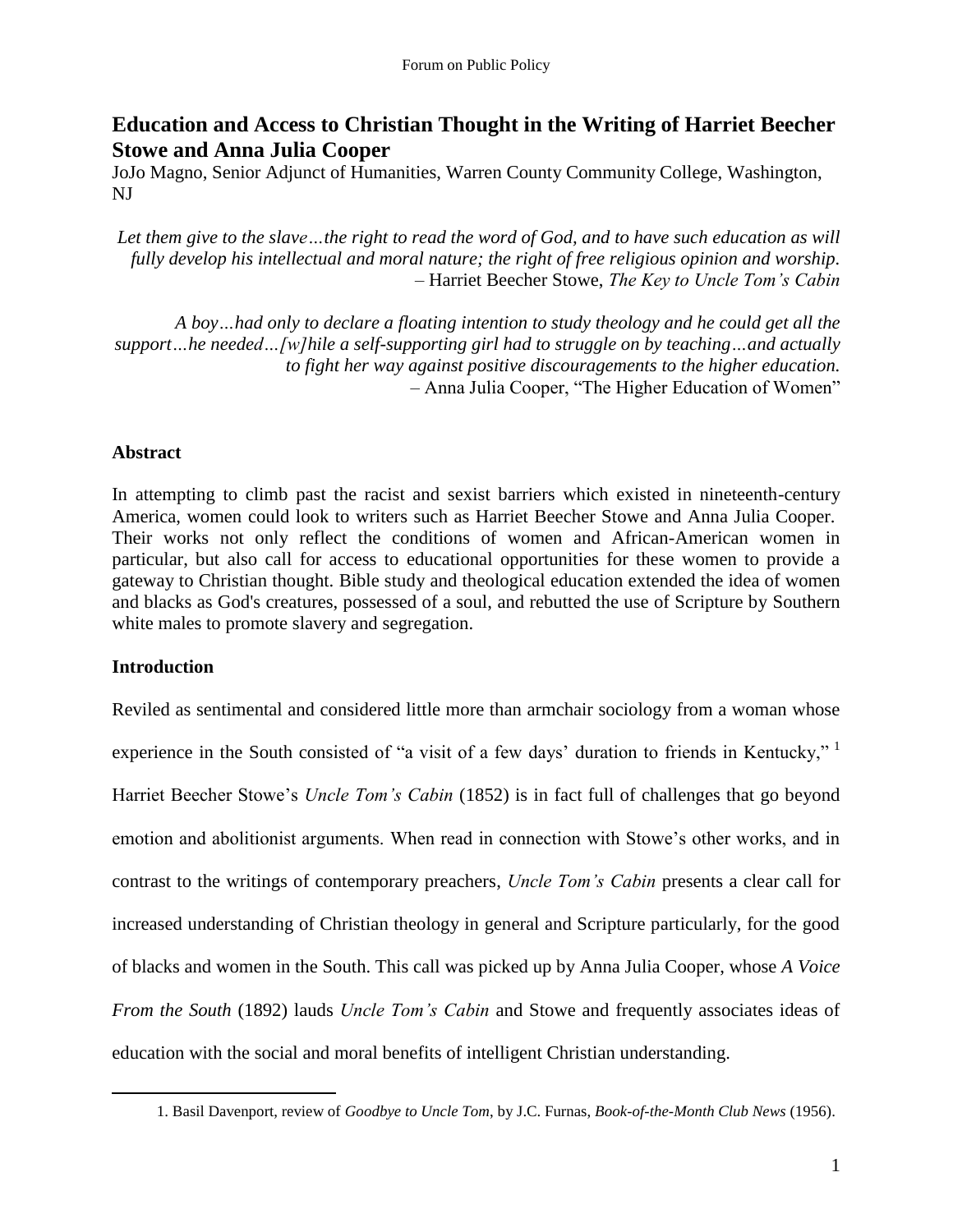### **The Sanction of the Almighty**

Why was it necessary for Stowe and later Cooper to call for learned approaches to Christian ideals? Both before *Uncle Tom's Cabin*'s publication and in response to its message, some Southern Christian thinkers used a certain interpretation of Old (and sometimes New) Testament teachings to defend slavery (and later, segregation and disenfranchisement). If Stowe was no expert in Southern life or the true lot of the slave, she was undoubtedly an expert in Christian thought. Her detractors picked, in this area at least, a very poor platform on which to stand against her. It would take all of her considerable knowledge of Christian ideals to rebut the strident moralizing of the pro-slavery preachers, and she therefore concluded that it was in the best interests of all who shared her desire for abolition to also educate themselves in this area. Since women play the most significant role in the education of children, Stowe's female characters demonstrate how a command of Scripture is essential in opposing the white males who make the pro-slavery or Jim Crow laws; their education must not be neglected. But above all, Stowe tells us, blacks should learn to read and have access to their Bibles. Like Martin Luther, who objected to the Word of God transmitted to laypeople via a priestly scholar of Latin, Stowe recognized that secondhand knowledge of the Bible was acceptable when nothing else was available, but inferior to direct apprehension of Scripture. She places this sentiment into the mouth of her "little evangelist," Evangeline "Eva" St. Clare:

"But they ought to read the Bible, mamma, to learn God's will."

"O! They can get that read to them all *they* need."

 $\overline{a}$ 

"It seems to me, mamma, the Bible is for every one to read themselves."<sup>2</sup>

And Uncle Tom himself does the best he can despite his limited literacy:

As for Tom's Bible, though it had no annotations and helps in margin from learned commentators, still it had been embellished with certain way-marks and guide-boards of

<sup>2</sup> Harriet Beecher Stowe, *Uncle Tom's Cabin* (New York: Random House, 1981; Bantam Classics, 2003), 299-300.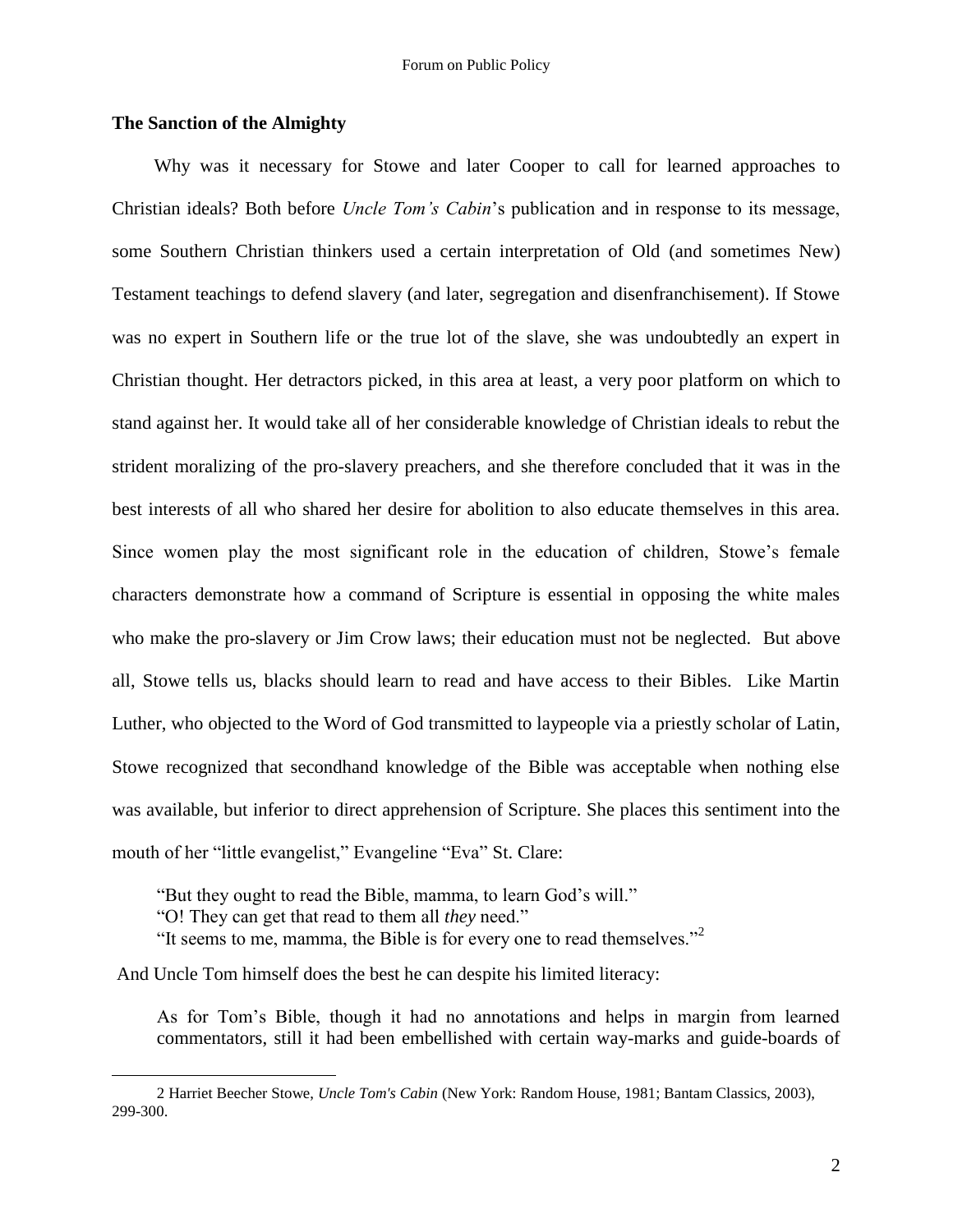Tom's own invention, and which helped him more than the most learned expositions could have.<sup>3</sup>

Education is not a certain line of defense against misapprehension of God's word on slavery and the state of the Southern black. Stowe creates a hierarchy of Biblical education and enlightenment among her white characters. At the lowest order is Eva's cousin Henrique, who replies to Eva's question, "Doesn't the Bible say we must love everybody?" with "O, the Bible! To be sure, it says a great many such things; but then, nobody ever thinks of doing them, – you know, Eva, nobody does."<sup>4</sup> Eva's mother, Marie St. Clare, moves past Henrique's ignorance into a dangerous bit of learning as she parrots her preacher's assertion that the text "He hath made everything beautiful in its season" (a conflation of Ecclesiastes  $3:1$  and  $3:11$ ) shows how "all the orders and distinctions in society came from God…and he applied [the text] so well to all this ridiculous fuss that is made about slavery, and he proved distinctly that the Bible was on our side." $5$ 

But these half-literate interpretations are easily dismissed by Eva's intense faith. Much harder to challenge, and requiring more sophisticated Biblical understanding than that of Tom or Eva, are the messages by the Southern preachers who use Scripture to defend, and even sanctify, slavery. When these are invoked by Stowe's more learned white characters, she counters them with intelligent educated women like Miss Ophelia, the New England cousin of St. Clare; Mrs. Bird, the Senator's wife in the free state of Ohio; Rachel Halliday, the Quaker woman who runs the Underground Railroad sanctuary; and most notably Mrs. Shelby, the wife of Tom's first, humane, owner. Upon her husband's reminder of such a preacher's sermon, Mrs. Shelby heatedly replies: "I don't want to hear such sermons; I never wish to hear Mr. B. in our church

<sup>3.</sup> Stowe, *Uncle Tom's Cabin*, 164.

<sup>4.</sup> Ibid., 309.

<sup>5.</sup> Ibid., 207.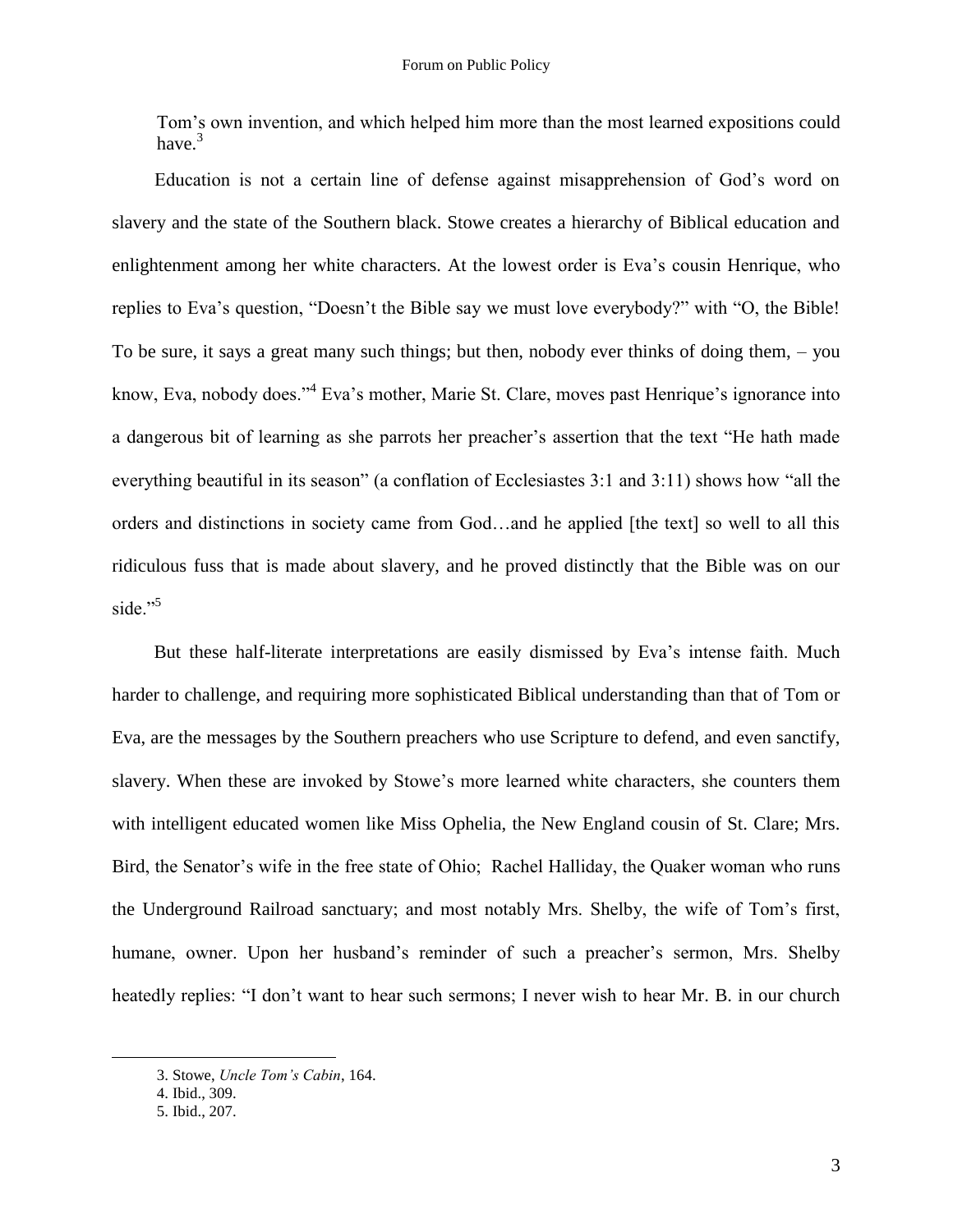again. Ministers can't help the evil, perhaps…any more than we can, – but defend it! – it always went against my common sense."<sup>6</sup>

Close reading reveals Stowe's unequivocal rejection of Southern male preachers' use of Biblical admonition. Largely demonstrated by her female, black, and child characters, but also by her own didactic voice, the message of *Uncle Tom's Cabin* is one of internalization of New Testament ideology. Eva preaches love to Topsy, and succeeds where Ophelia's moralizing has failed; Tom preaches patience and empathy to the Shelby slaves who wish that the slave trader Haley would burn in hell forever: "I'm afeared you don't know what ye're sayin'. Forever is a dre *ful* word...you oughtenter wish that ar to any human crittur."<sup>7</sup> Mrs. Shelby believes that the best Christian lesson she can give her maid Eliza regards how she should love and care for her husband and son: "I have talked with Eliza about her boy – her duty to him as a Christian mother, to watch over him, pray for him, and bring him up in a Christian way…I have told her that one soul is worth more than all the money in the world.<sup>38</sup>

At times the instruction of the pro-slavery ministers is deemed so pernicious that Stowe must insert her authorial voice and didactic tone in response, for not Eva's sincerity, Tom's simple piety nor Mrs. Shelby's impassioned humanity will suffice. Such a challenge comes when Tom contemplates the suicide of a young slave whose infant has been sold while she is distractedly looking over the railing of the *La Belle Rivière* to try to catch sight of her husband. Stowe explains Tom's thoughts as they might be viewed by the Southern preachers:

To him, it looked like something unutterably horrible and cruel, because, poor, ignorant black soul! he had not learned to generalize, and to take enlarged views. If he had only been instructed by certain ministers of Christianity, he might have thought better of it…but

<sup>6.</sup> Stowe, *Uncle Tom's Cabin*, 38

<sup>7.</sup> Ibid., 61.

<sup>8.</sup> Ibid., 37.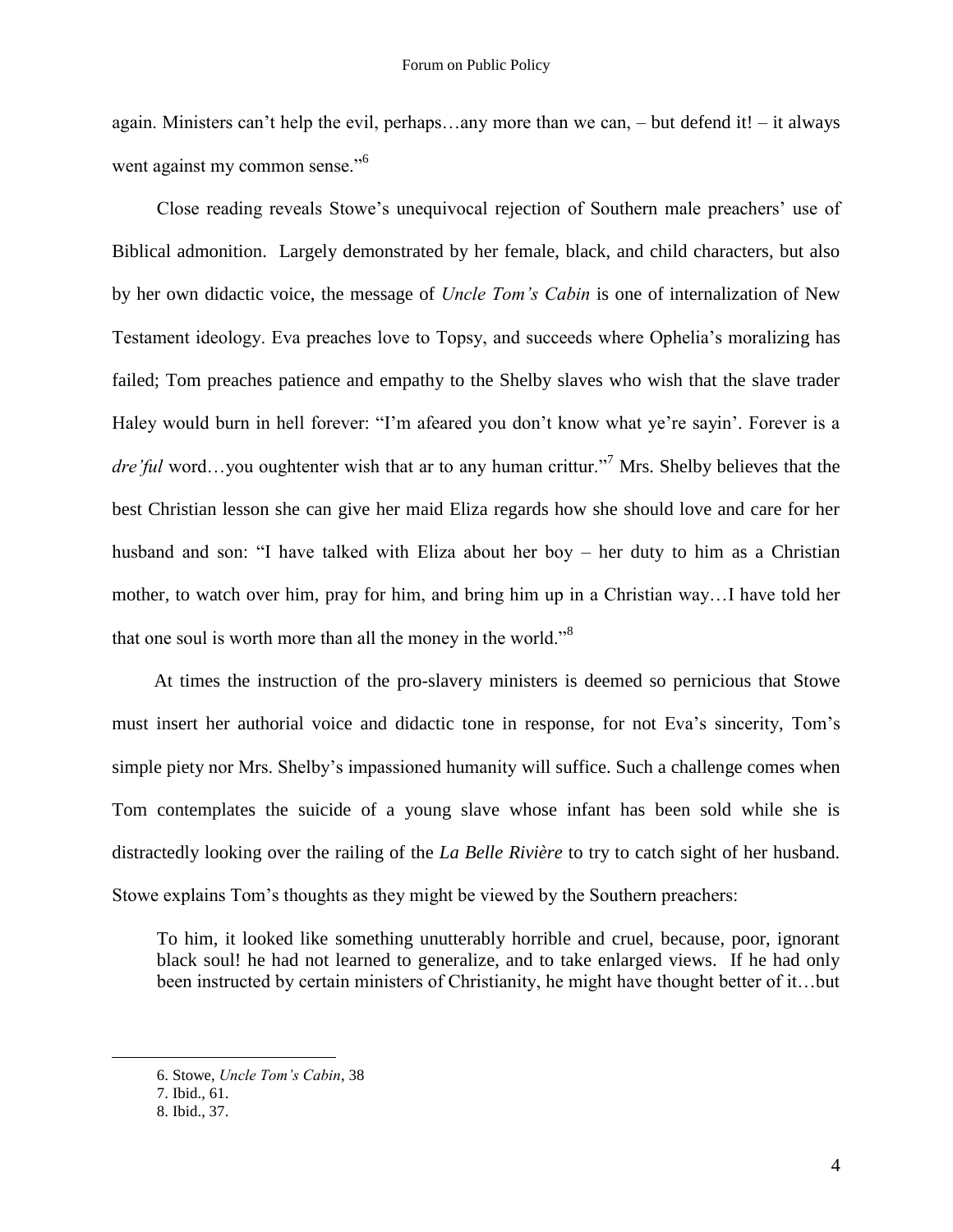Tom, as we see, being a poor ignorant fellow, whose reading had been confined entirely to the New Testament, could not comfort and solace himself with views like these.<sup>9</sup>

In Chapter 12, in a conversation in the passengers' quarters aboard the *La Belle Rivière* ensues when one of the children reports that there are slaves in the hold. After a light and sentimental regret is expressed by one of the women and contradicted by another, who claims that "they are better off than they would be to be free," a preacher begins careful instruction in Scripture:

―It's undoubtedly the intention of Providence that the African race should be servants,  $-$  kept in a low condition," said a grave-looking...clergyman..." 'Cursed be Canaan; a servant of servants shall he be,' the scripture says."

"I say, stranger, is that ar what that text means?" said a tall man, standing by.

―Undoubtedly. It pleased Providence, for some inscrutable reason, to doom the race to bondage, ages ago; and we must not set up our opinion against that. $10^{10}$ 

This preacher of Stowe's will not question with his intellect the "inscrutable" wisdom of Providence, and so she can only challenge him though the words of "an honest drover" who slyly remarks, "See what 'tis, now, to know scripture. If ye'd only studied yer Bible, like this yer good man, ye…could jist have said, ‗Cussed be' – what's his name? – ‗and ‗twould all have come right.' $"$ <sup>11</sup>

The citation "Cursed be Canaan" (Gen. 9:25-27) is an encapsulation of the major Southern Christian justification of slavery, segregation, and disenfranchisement which was elucidated in lengthy "scholarly" publications. In 1843, Josiah Priest published the 570-page *Bible Defence of Slavery, or, The Negro Race as Deduced from History, Both Sacred and Profane, Their Natural Relations - Moral, Mental, and Physical - to the Other Races of Mankind, Compared and Illustrated - Their Future Destiny Predicted, Etc.* which asserts explicit Old Testament authority:

<sup>9.</sup> Stowe, *Uncle Tom's Cabin*, 148. 10. Ibid., 140. 11. Ibid.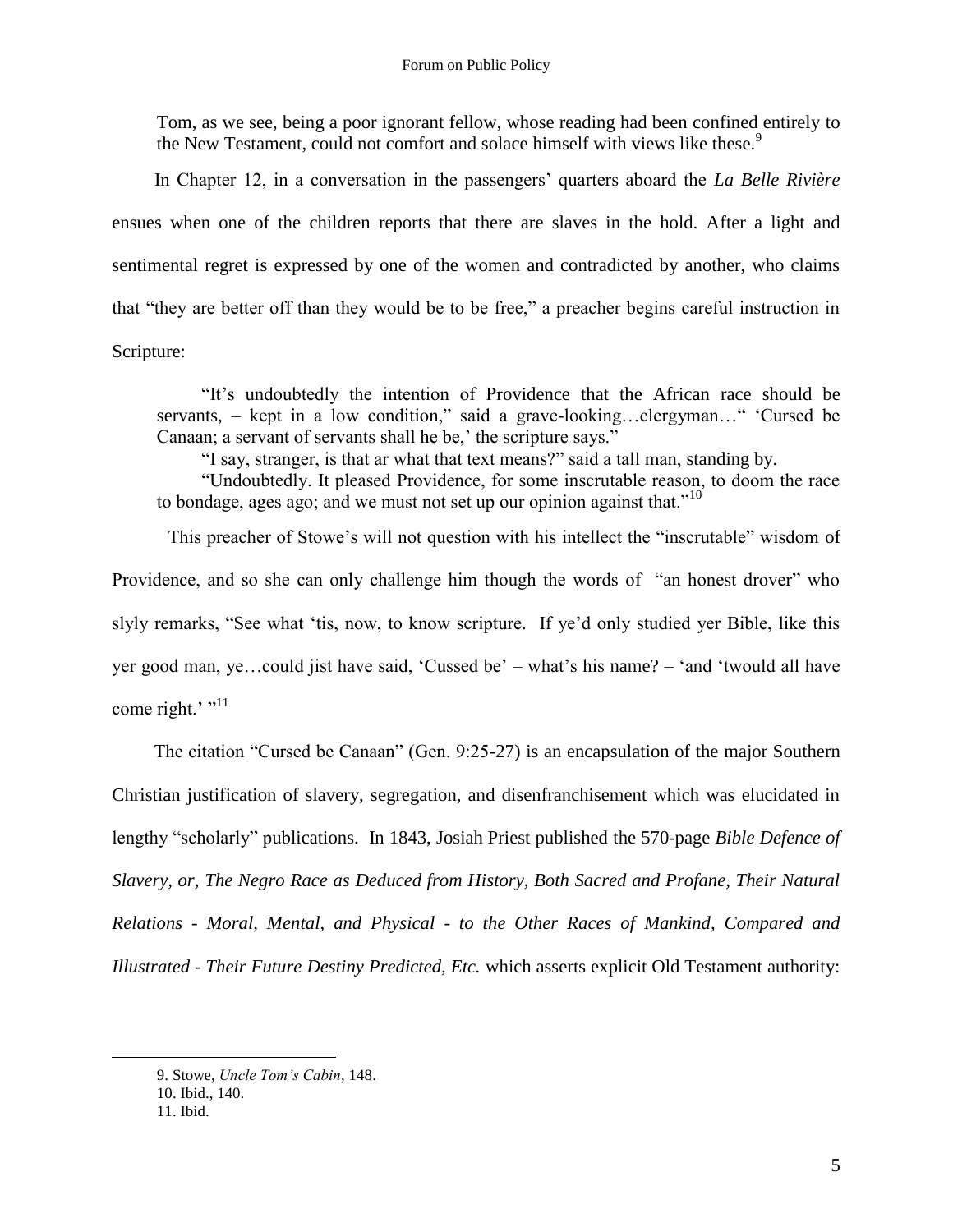"...the institution of slavery received 'the sanction of the Almighty in the Patriarchal age'."<sup>12</sup> Jesus, Priest claimed, intimated approval of slavery ("its legality was recognised, and its relative duties regulated by our Saviour, when upon earth;"  $^{13}$ ) by pointed silence on the issue: "the practice passed by without reproof in the New Testament.<sup>14</sup> Priest stipulates that the numerous Old Testament comments concerning "bondsmen" or "bought servants" are in fact references to "the Negro or Canaanite slave."<sup>15</sup> Without further explanation, throughout he equates the Negro race with those descendants of Noah's grandson Canaan, son of Ham, whom Noah declares were to be "cursed" servants to the descendants of Noah's other sons, Shem and Japheth. Although the text is indistinct – Noah's wrath is incurred by Ham's witnessing him drunk and "uncovered" and may refer to the vintner Noah's shame as the descendant of Cain the husbandman<sup>16</sup> – eighteenth- and nineteenth-century commentary clearly asserts that

This [Gen. 9] certainly points at the victories in after-times obtained by Israel over the Canaanites…The whole continent of Africa was peopled mostly by the descendants of Ham; and for how many ages have the better parts of that country lain under the dominion of the Romans, then of the Saracens, and now of the Turks! In what wickedness, ignorance, barbarity, slavery, and misery most of the inhabitants live! $17$ 

Therefore, "Canaanites" equals "Negroes," and any scriptural admonition regarding the

slavery of Canaanites is plainly applicable to the American South. The connection is so

commonplace that this commentator, Matthew Henry, feels compelled to add:

But this in no way excuses the covetousness and barbarity of those who enrich themselves with the product of their sweat and blood. God has not commanded us to enslave negroes; and, without doubt, he will severely punish all such cruel wrongs. $^{18}$ 

<sup>12.</sup> J. F. Brennan, "Publisher's Preface" to Priest's *Bible Defence of Slavery*, vi.

<sup>13.</sup> Ibid.

<sup>14.</sup> Josiah Priest, *Bible Defence of Slavery* (Louisville, KY: Willis A Bush, 1843), 346.

<sup>15.</sup> Ibid., 106. The word "slave" only appears in the King James Old Testament once, Jer 2:14, to observe that the people of Israel are not slaves but the chosen people. All other references use some variation on "servant."

<sup>16.</sup> William Neil, *Harper's Bible Commentary* (New York: Harper & Row, 1975), 35.

<sup>17.</sup> Matthew Henry, *Matthew Henry's Concise Commentary* (1706; Christ Notes, 2009), Genesis 9. 18. Ibid.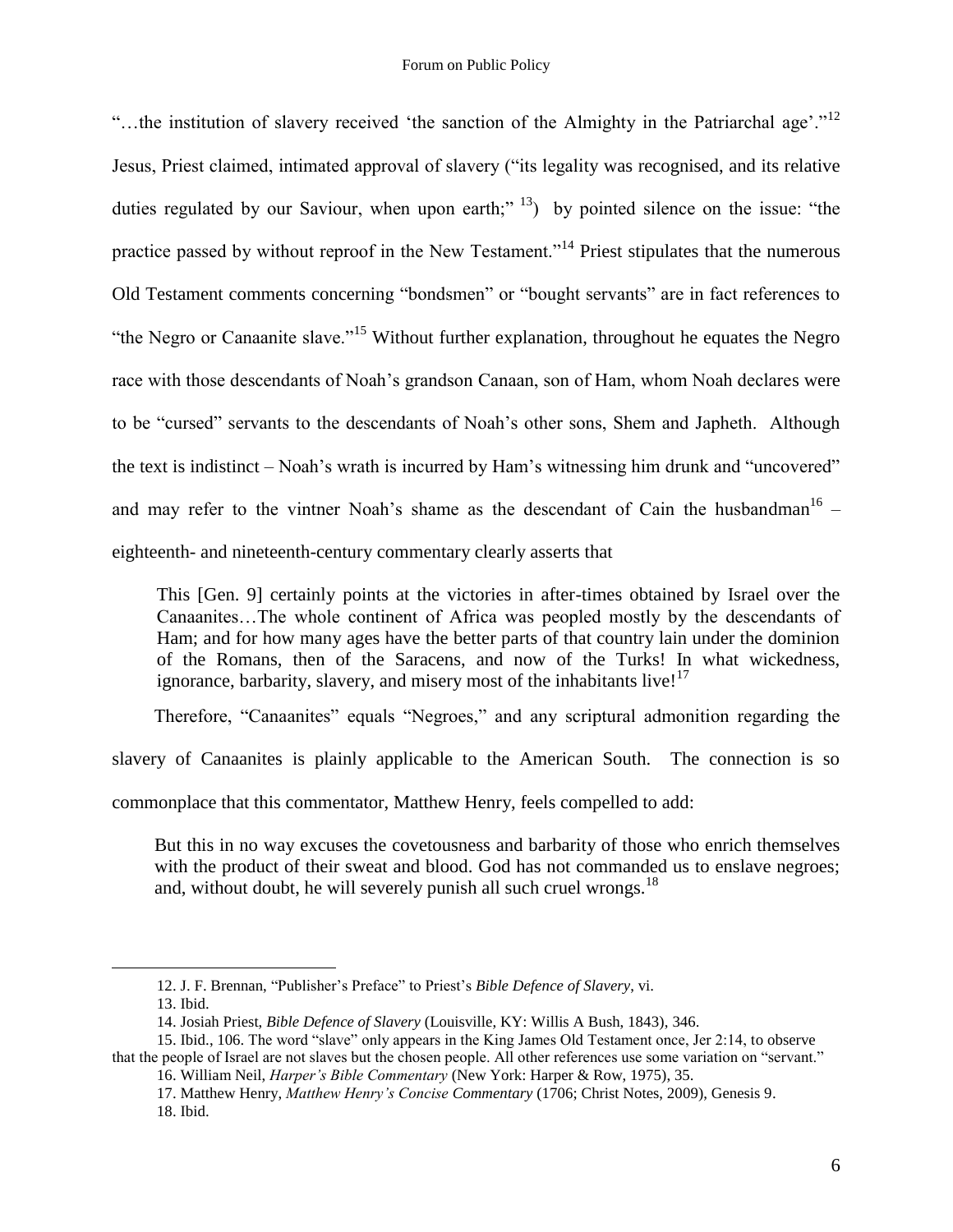In 1856 *Scriptural and Statistical Views in Favor of Slavery, by Thornton Stringfellow,* 

*D.D.* was presented to the public. In addition to the same claims rooted in Mosaic law as those of

Priest, Stringfellow develops the "Cursed be Canaan" motif at length:

Here, language is used, showing the favor which God would exercise to the posterity of Shem and Japheth, while they were holding the posterity of Ham in a state of abject bondage. May it not be said in truth, that God decreed this institution before it existed; and has he not connected its existence with prophetic tokens of special favor, to those who should be slave owners or masters? He is the same God now, that he was when he gave these views of his moral character to the world; and unless the posterity of Shem and Japheth, from whom have sprung the Jews, and all the nations of Europe and America, and a great part of Asia, (the African race that is in them excepted,) –I say, unless they are all dead, as well as the Canaanites or Africans who descended from Ham, then it is quite possible that his favor may now be found with one class of men who are holding another class in bondage. Be this as it may, God decreed slavery – and shows in that decree, tokens of good-will to the master.<sup>19</sup>

It is noteworthy, though understandable, that more attention should be paid to these scholarly discourses on a vague text than to Stowe's own indirect jab at that same text. Written in 1956, J. C. Furnas's *Goodbye to Uncle Tom* devotes five full pages to atrocities perpetuated on blacks in the name of the curse of Canaan: "...[C]hurchgoers were not inclined to question the parson's authority for identifying the seed of Canaan with the field hands of Georgia...[n]either was Mrs. Stowe so inclined…she did not touch on 'Cursed be Canaan…' "<sup>20</sup> Furnas may be referring to Stowe's omission in her *Key to Uncle Tom's Cabin* (1854) but he significantly fails to mention the reference in the novel itself. Clearly, education in Bible interpretation and textual exegesis remains sorely lacking among Stowe's detractors even into the twentieth century.

Furnas's criticisms ring especially hollow when we read Chapter 14 of *The Key to Uncle Tom's Cabin*, entitled "The Hebrew Slave-Law Compared with the American Slave-Law." This chapter does little *but* question the authority of parsons who would use the former to justify the

<sup>19.</sup> Thornton Stringfellow, *Scriptural and Statistical Views in Favor of Slavery* (Richmond, VA: J.W. Randolph, 1856), 6-7.

<sup>20</sup>. J.C. Furnas, *Goodbye to Uncle Tom* (New York: William Sloane, 1956), 291.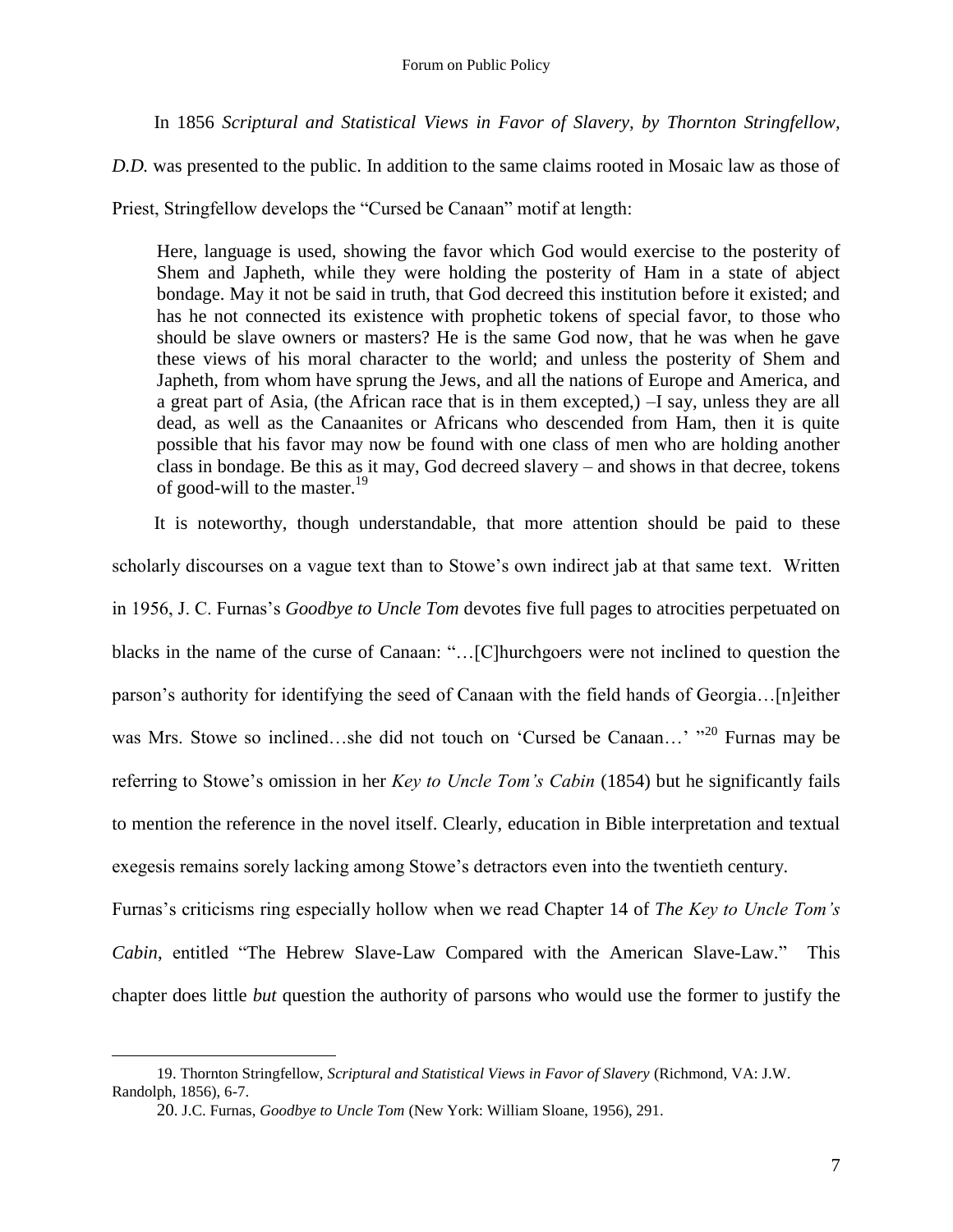latter. The principle of her argument  $2<sup>1</sup>$  is threefold: first, that many things justified in Mosaic law are no longer deemed acceptable, such as polygamy (Ex. 21:9-11), genocide (Deut. 9:12; 20:16- 18) and murderous retribution (Num. 35:9-39); second, that even these activities are given strict parameters in Mosaic law because, she contends, each was "an ameliorating law, designed to take the place of some barbarous abuse…because the attempt to enforce a more stringent system...would have only produced greater abuses<sup> $22$ </sup>; and finally, that St. Paul had declared the Hebrew system "imperfect" and "superseded by the Christian dispensation.—Heb. viii.  $13.^{23}$ Beyond these interpretations is a mitigating factor, applicable even if Stowe had found no other weaknesses in the comparison between Hebrew and American slave-law. The goal of Hebrew slave-law was to assure the education and elevation of the "debased, half-civilised race, which had been degraded by slavery in its worst form among the Egyptians, was gradually elevated to refinement and humanity." The American slave-holder has no such obligation even with the advantages offered by "printing and books."  $^{24}$ 

Note Stowe's use of the word "degraded."<sup>25</sup> Used frequently by Priest and Stringfellow, this term became popular even among African-Americans to explain their own condition. As early as 1768, Phillis Wheatley referred to hers as a "benighted" race, "black as Cain"<sup>26</sup> still in the thrall of African paganism. Degradation was as often a self-inflicted condition as one imposed upon the race. In 1831, Maria Stewart expressed concern for her race's "wretched and degraded situation" and declared herself "sensible of the gross ignorance that prevails among

<sup>21.</sup> This argument is derived from a summary written by her husband Dr. Calvin E. Stowe, Professor of Biblical Literature at Andover Theological Seminary. *Key to Uncle Tom's Cabin*, 224-225.

<sup>22.</sup> Stowe, *Key to Uncle Tom's Cabin*, 225.

<sup>23.</sup> Ibid., 223.

<sup>24.</sup> Ibid., 224.

<sup>25.</sup> Max Müller defines *degradation* as applying to those races which seem to have no organized religion, or at least so little that it offers no benefit to morality. "Essays on the Science of Religion," *Chips from a German Workshop* ( London: Longmans, Green, 1867), 60.

<sup>26.</sup> Phillis Wheatley, "On being brought from Africa to America," in *Poems on Various Subjects, Religious and Moral* (London: A. Bell, 1773), 18.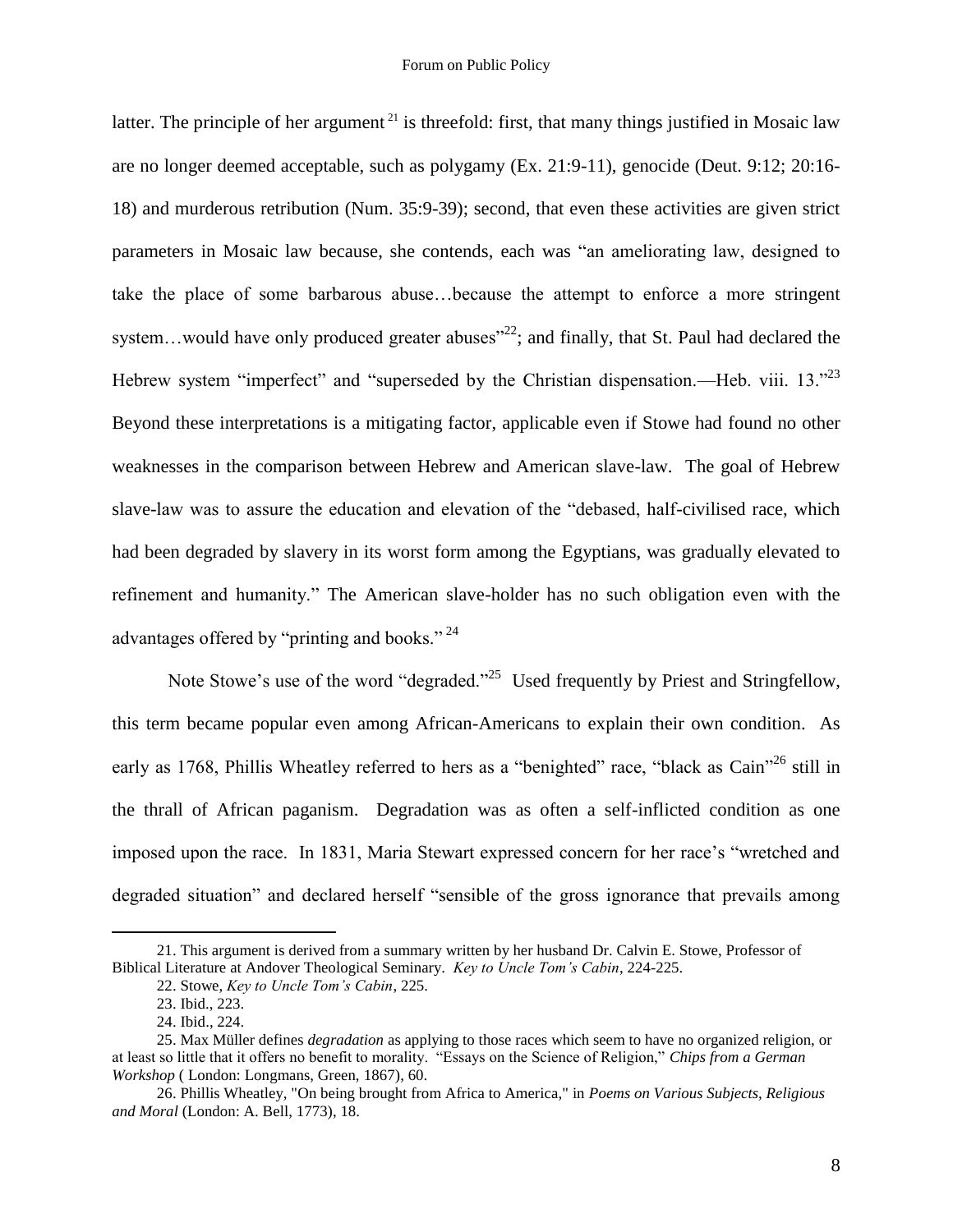us."<sup>27</sup> For Wheatley, improvement lay in Christian education from her master and mistress; for Stewart, only with knowledge of the principles of religion and morality could the "the chains of slavery and ignorance burst."<sup>28</sup> Priest is confident that degradation is as inherent a characteristic as the color of their skin; nineteenth-century women know that Christian education provides elevation. Would it not seem likely then that the ladies of the Methodist, Presbyterian and Baptist missionary auxiliaries would insist, in the name of Christian decency, education in the service of such progress?

In the judgment of many Southern Christian churches, whose documents on slavery are presented by Stowe in Part IV of the *Key*, denial of education and the resulting ignorance and immorality were the fault of the abolitionist pamphlet-writers whose dangerous tracts must be kept from the slaves at all possible costs, lest they cause restiveness. She quotes "Rev. James" Smylie, stated clerk of the Mississippi Presbytery" who uses an analogy: If parents were faced with the choice between allowing their children to read works which might convince them that they owed their parents no obedience, or keeping them illiterate, the lesser of the evils was clearly illiteracy – always supposing that this could be remedied at a later date when the pernicious written material had ceased to be produced. Thus the church's official position was that slaves should be taught Christian morals orally and kept deliberately illiterate; the consequential ignorance and immorality was a necessary ill – one that was often used to justify the perpetuation of the myths of racial inferiority.<sup>29</sup>

#### **Christianity and Morality**

In Southern white perceptions, Christian education for blacks, especially women, was a double-edged sword. On the one hand it provided the best control over the perceived weaknesses

<sup>27.</sup> Maria Stewart, "Religion And The Pure Principles of Morality," African-American History. Web.

<sup>28.</sup> Ibid., 2.

<sup>29.</sup> Stowe, *Key to Uncle Tom's Cabin*, 390-391.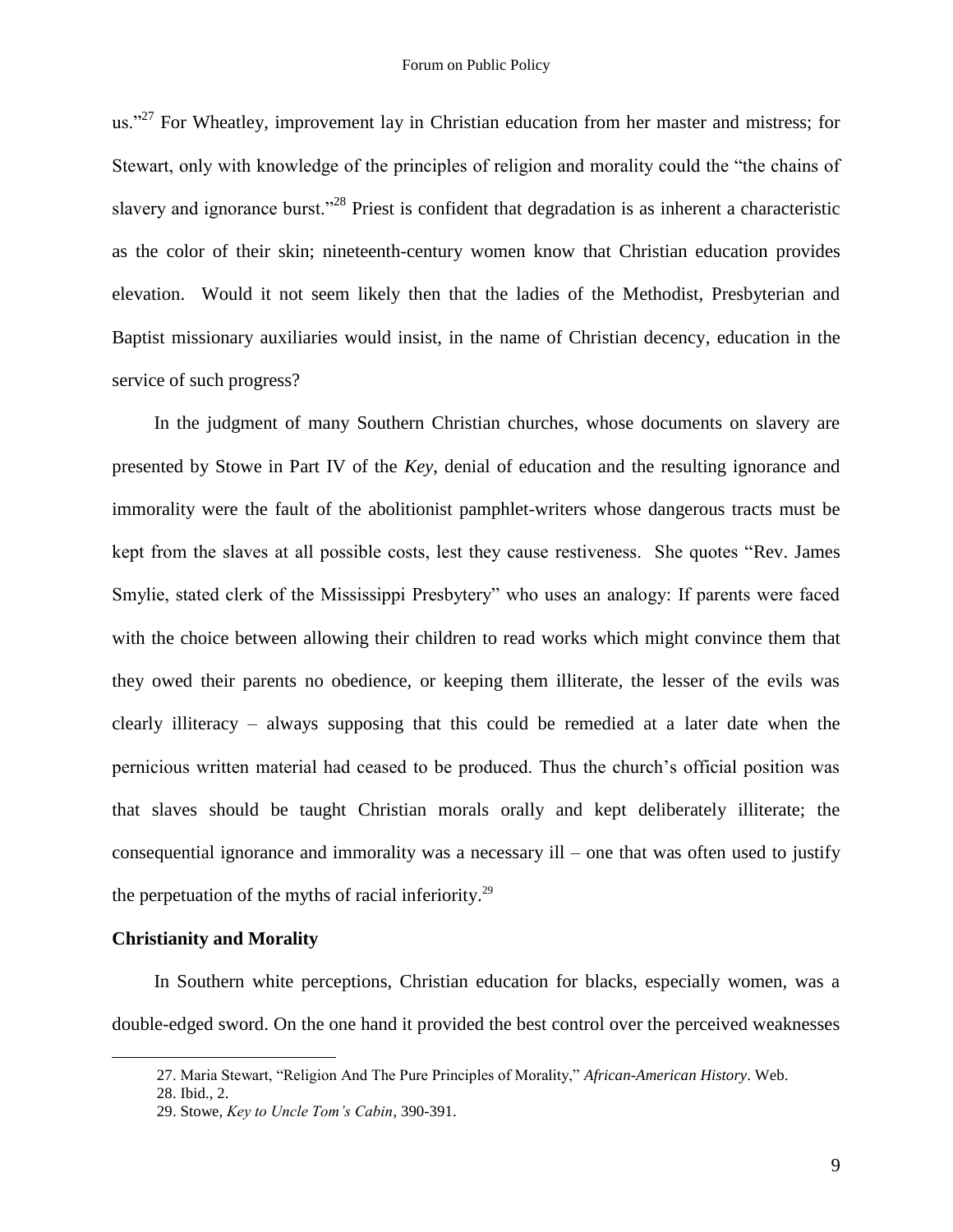of the race; on the other it promoted two dangerous ideas: the brotherhood and equality of all mankind under God; and Jesus' redemption of immortal souls, of which even the benighted acknowledged the blacks were possessed:

"Don't you believe that the Lord made them of one blood with us?" said Miss Ophelia, shortly.

"No, indeed, not I! A pretty story, truly! They are a degraded race." "Don't you think they've got immortal souls?" said Miss Ophelia.... "O, well," said Marie, yawning, "that, of course – nobody doubts that."<sup>30</sup>

The problems of the "degraded race" were, most notably, sexual immorality and heathenish religious practices, both of which seemed best addressed by proper Christian instruction such as would be given to children in catechism. Just as slavery was the only way to make the indolent work:

There is no system but that of compulsory servitude, by which this labor, on which so much depends, can be done; for if it is left to the free will or the necessities of the blacks, there could never be any certainty, as instances of freed blacks…refusing to work, has often occurred, and this even among the better sort, such as were members of religious societies. $31$ 

so God's condemnation was the only way to prevent a general decline into moral turpitude:

Lewdness, of the most hideous description, was the crime of which they were guilty, blended with idolatry in their adoration of the gods, who were carved out of wood, painted, and otherwise made, so as to represent the wild passions of lascivious desires, in both male and female forms. This was the character of all the Hamethian race in old Canaan…That such practices did prevail among the people of Ham, is stated not only by Moses, in his time, but Herodotus…says the same thing respecting the negroes of his age…he saw…an Egyptian woman accompanying with a he-goat, in the very streets of the city she lived in…which proves the incurable proneness of that people, the negro race, to the most extraordinary and shameful abuses of human nature…To the female character among the black population, we cannot allude but with feelings of the bitterest shame. A similar condition of moral pollution and utter disregard of a pure and virtuous reputation, is to be found only without the pale of Christendom.  $32$ 

Given these views, it was natural that white masters should insist upon decent Christian

behavior – if not for the slaves' salvation, at the very least to prevent revulsion in decent folk.

<sup>30.</sup> Stowe, *Uncle Tom's Cabin*, 197.

<sup>31.</sup> Priest, *Bible Defence*, 352.

<sup>32.</sup> Ibid., 178-179; 184.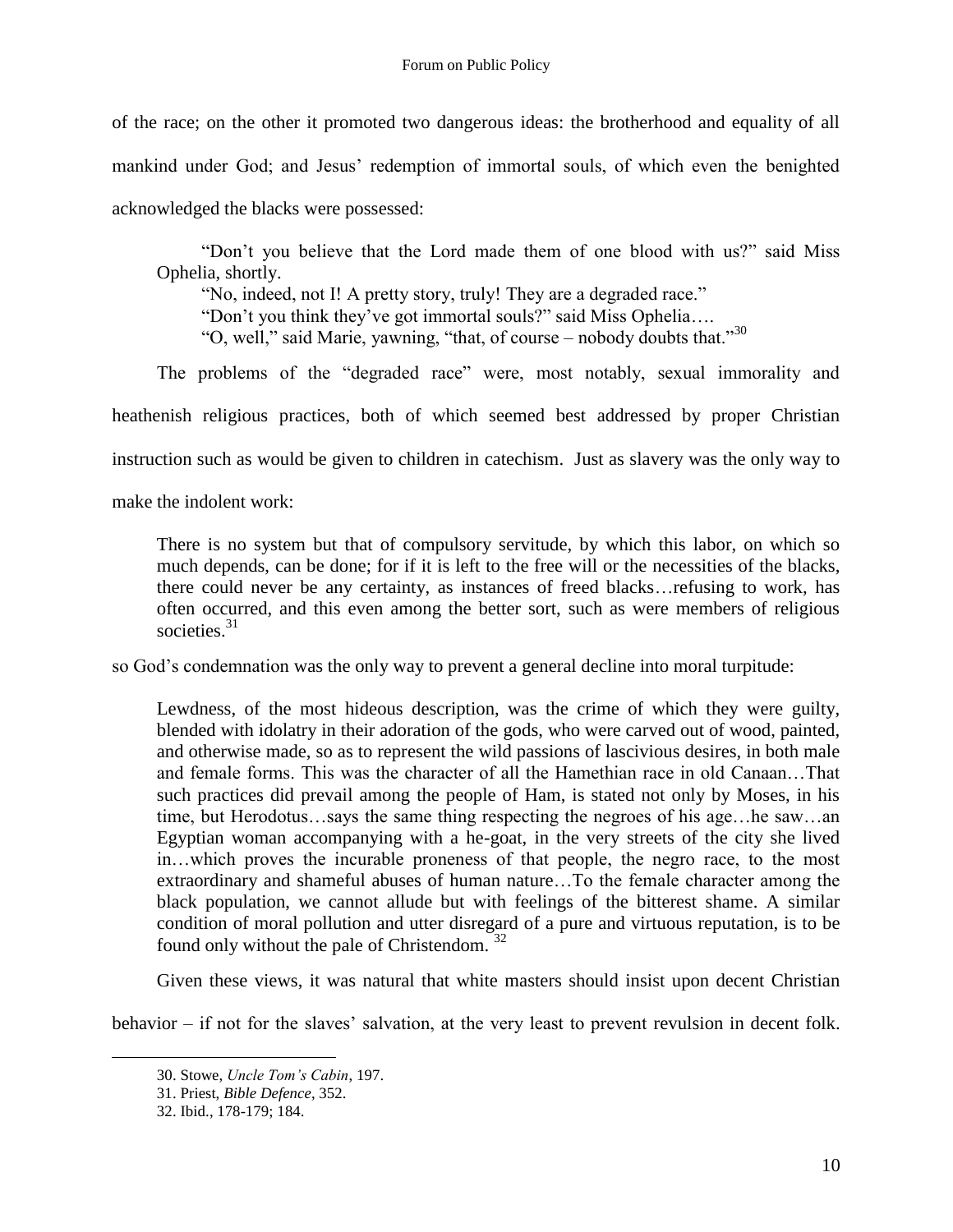This responsibility fell to Christian women, who believed unequivocally in equality under God and the presence of an immortal soul in all humans. When St. Clare brings Topsy, the slave child, to his cousin Ophelia, she asks why; he replies, "For you to educate—didn't I tell you? You're always preaching about educating."<sup>33</sup> Ophelia's work with Topsy (alternately "the little heathen" and "the young disciple") involves catechism, reading the Bible, and moral instruction. St. Clare teases Ophelia for her "orthodox New England" ways, pointing out how remote they are from the real problems of the slaves, to which she replies, "It is your system makes such children."<sup>34</sup> St. Clare softens his jibes when he recalls how his mother functioned in that same way as a moral instructor: "The Bible was my mother's book."<sup>35</sup>

Uncle Tom's original owner Mr. Shelby bases his trust in Tom on Christian faith: "Tom is a good, steady, sensible, pious fellow. He got religion at a camp-meeting…I've trusted him, since then…and I always found him true and square in everything…'Tom,' says I to him, 'I trust you, because I think you're a Christian.' "36 Even the hardened slave-trader Haley has to agree: "I consider religion a valeyable thing in a nigger, when it's the genuine article<sup>337</sup> – an attitude condensed succinctly by William Capers, a slaveholding clergyman: "Religious instruction of the Negroes will *promote our own morality and religion*.<sup>38</sup> The other, perhaps unseen, consequence of Christian instruction for slaves was the fervent adoption of American Protestantism among blacks. Highly accessible preaching and conversion experiences which did not require literacy were excellent means to bring blacks into the churches; there, a blend of pagan African worship and American revivalism evolved into the African Methodist Episcopal (AME) and African

<sup>33.</sup> Stowe, *Uncle Tom's Cabin*, 272.

<sup>34.</sup> Stowe, *Uncle Tom's Cabin*, 281.

<sup>35.</sup> Ibid., 209.

<sup>36.</sup> Ibid., 2.

<sup>37.</sup> Ibid.

<sup>38.</sup> Qtd. in Albert J. Raboteau, *Slave Religion*. Updated ed. (New York: Oxford UP, 2004), 165 (emphasis Raboteau's).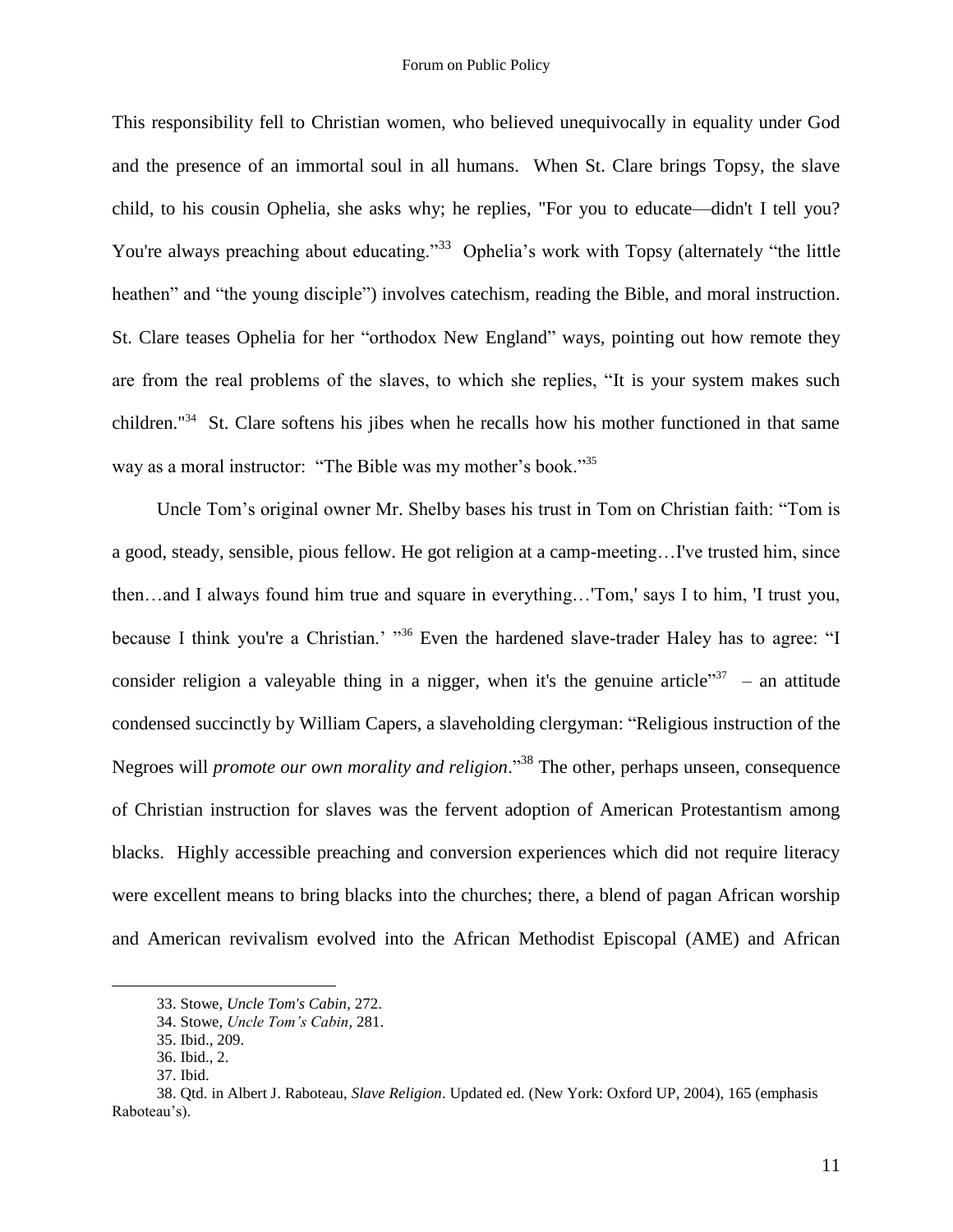Baptist churches, among others.<sup>39</sup> As these institutions grew independent of white churches, black religious leaders had to take on the responsibilities associated with preaching from Scripture; literacy and Bible study were required. Uncle Tom plays this role among the slaves on the Shelby farm; it is his titular cabin which provides the meeting-house and his well-annotated Bible which supplies the text. Tom's study and preaching are exemplary:

Uncle Tom was a sort of patriarch in religious matters, in the neighborhood. Having…a greater breadth and cultivation of mind than obtained among his companions, he was looked up to with great respect, as a sort of minister among them; and the simple, hearty, sincere style of his exhortations might have edified even better educated persons. But it was in prayer that he especially excelled. Nothing could exceed the touching simplicity, the child-like earnestness, of his prayer, enriched with the language of Scripture, which seemed so entirely to have wrought itself into his being, as to have become a part of himself, and to drop from his lips unconsciously. $40$ 

Raboteau states: "Temporal rulers...have had abundant opportunity to ponder the disruptive implications of a religious conscience owing ultimate allegiance to a 'higher authority' than their own."<sup>41</sup> American Protestantism reassures blacks that all people are truly equal under God; that salvation is for all who come to Jesus; that all possess an immortal soul and, as illustrated in a hundred Negro spirituals, that Canaan is *not* the Africa of their birth and cursed state, but the compensatory Kingdom of God for the meek, the suffering, and the oppressed of this world. On that "great getting' up mornin'," all souls will be seen through a light of righteousness and reverence and not through the temporal covering of the flesh.

Where some found a call to slave rebellion, as described by the corrupt lawyer Mr. Jekyl in

Stowe's later novel *Dred: A Tale of the Great Dismal Swamp*:

It's a notorious fact that the worst insurrections have arisen from the reading of the Bible by these ignorant fellows. That was the case with Nat Turner, in Virginia. That was the case with Denmark Vesey, and his crew, in South Carolina. I tell you, sir, it will never do, this turning out a set of ignorant people to pasture in the Bible! That blessed book is a

<sup>39.</sup> Raboteau, *Slave Religion,*132-133; 200-206.

<sup>40.</sup> Stowe, *Uncle Tom's Cabin*, 33.

<sup>41.</sup> Raboteau, *Slave Religion,* 290.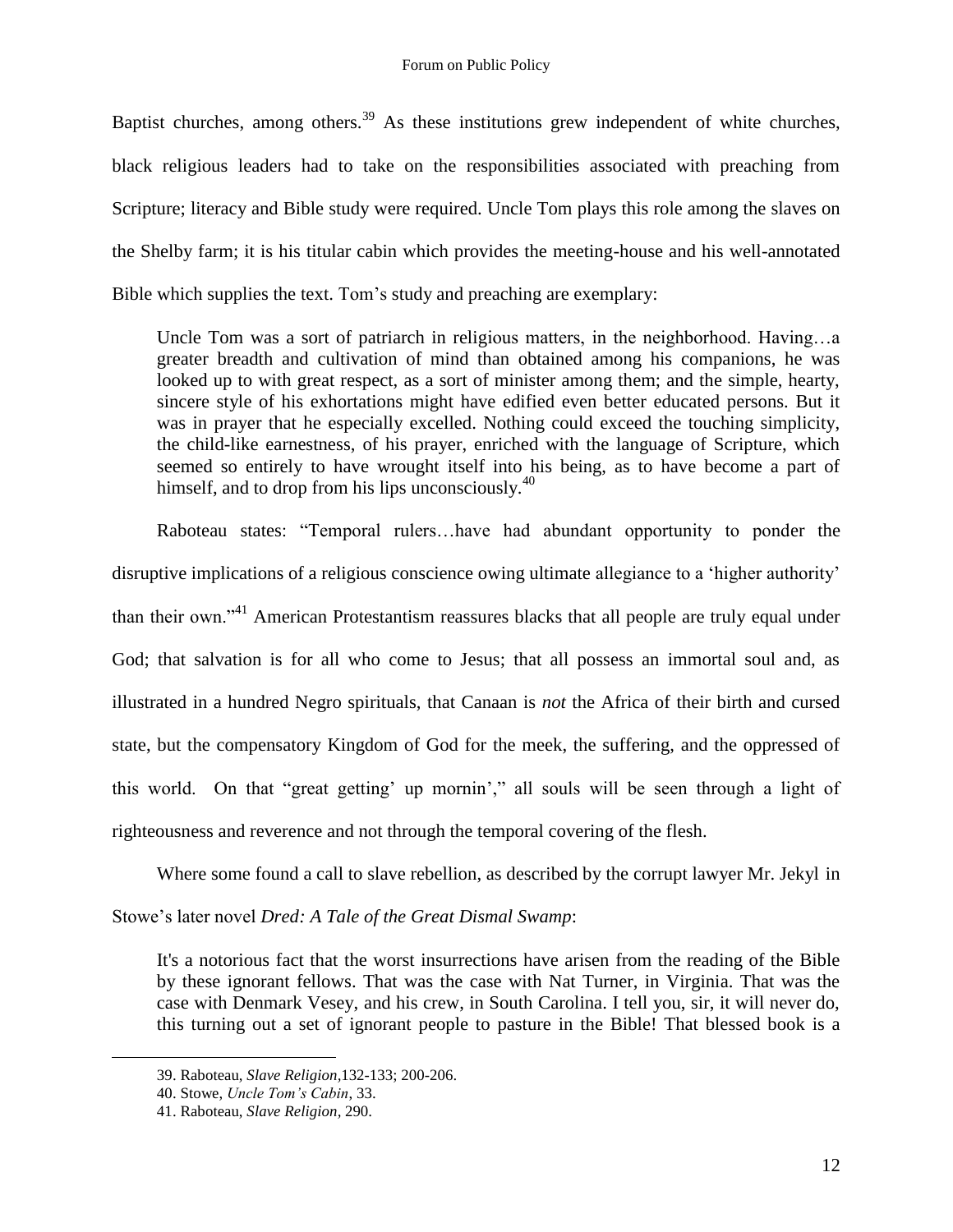savor of life unto life when it's used right; but it's a savor of death unto death when ignorant people take hold of it. The proper way is this: administer such portions only as these creatures are capable of understanding. This admirable system of religious instruction keeps the matter in our own hands, by allowing us to select for them such portions of the word as are best fitted to keep them quiet, dutiful, and obedient.<sup>42</sup>

Uncle Tom finds the strength to bear slavery's burden: "No! no! no! my soul an't yours, Mas'r!

You haven't bought it,—ye can't buy it! It's been bought and paid for, by one that is able to keep

it!"<sup>43</sup> Tom is no easier for the slaveholder Simon Legree to tolerate than Vesey or Turner would

have been, and Tom's Christian assertions do not stop Legree from ordering him beaten to death.

Kill him he can; subdue him he cannot:

[Tom] felt strong in God to meet death...looking up, [he] said, "Into thy hands I commend my spirit! Thou hast redeemed me, oh Lord God of truth!" and then quietly yielded himself to the rough, brutal grasp with which Quimbo seized him…a higher voice there was saying, "Fear not them that kill the body, and, after that, have no more that they can do." Nerve and bone of that poor man's body vibrated to those words, as if touched by the finger of God; and he felt the strength of a thousand souls in one.<sup>44</sup>

In the balance, Christian education is deemed too dangerous for slaves, despite its moral

benefits, and yet withholding it is a difficult conclusion to justify, given the white supremacist's

challenge to abolitionist claims over the incompatibility of Christianity with slavery and

oppression. Their resulting position can only be one of fear. Anna Julia Cooper declares:

In the old days, I am told that two or three Negroes gathered together in supplication and prayer, were not allowed to present their petition at the throne of Grace without having it looked over and revised by a white man for fear probably that white supremacy and its "peculiar" system might be endangered at the Court of the Almighty by these faltering lips and uncultured tongues! The same fear cowers the white man's heart today. He dare not face his God with a lie on his lips. $45$ 

<sup>42.</sup> Stowe, *Dred: A Tale of the Great Dismal Swamp.* (Boston: Phillips, Sampson, 1856), 196.

<sup>43.</sup> Stowe, *Uncle Tom's Cabin*, 407.

<sup>44.</sup> Ibid., 468

<sup>45.</sup> Anna Julia Cooper, "The Ethics of the Negro Question" (1902) In *The Voice of Anna Julia Cooper*. Charles Lemert and Esme Bhan, eds. (Lanham, MD: Rowman & Littlefield, 1998), 206.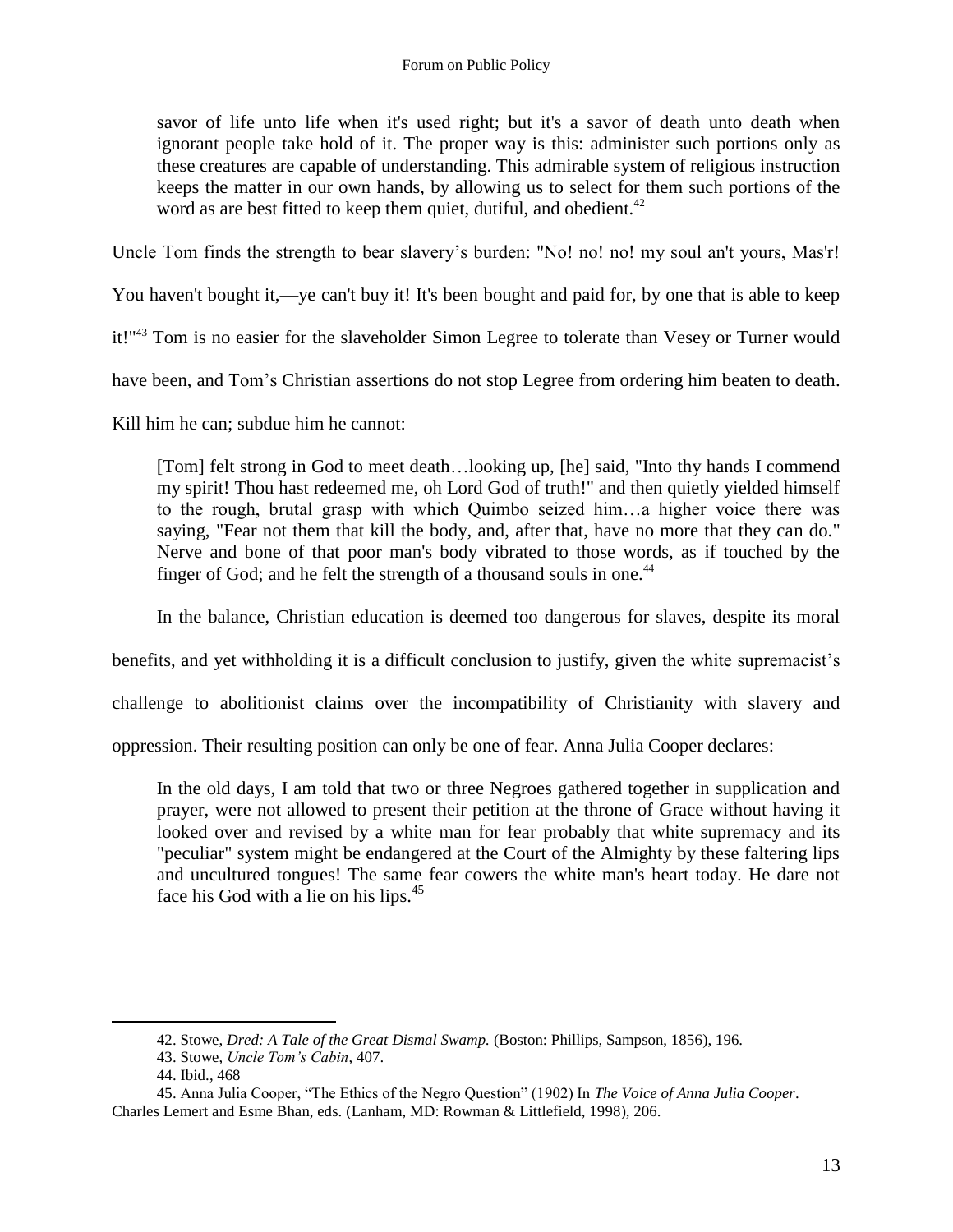### **Christian Women, Black and White, Need Higher Education**

Mrs. Shelby, Mrs. Bird and Miss Ophelia model Christian education not only for the blacks but also for their husbands and families. Mr. Shelby credits his wife with her resolve to inculcate Christian morality and principle in their slaves, in the same way Senator Bird yields to his wife's unspoken insistence that they take in the runaways Eliza and Harry despite his own vote in favor of the Fugitive Slave Act.<sup>46</sup>

Yet these women who drove the abolitionist movement forward on Christian tracks were not entitled to the benefits of formal education or involvement in theological debate. The many publications presented so far in defense of slavery are all the product of male clergy, Doctors of Divinity, graduates of collegiate theological courses of study. Repudiation of these theories was found around the kitchen table, or in the parlor over tea or needle-work, and the authority granted to each side of the debate was commensurate with society's current opinions of their relative intellectual value. Harriet Beecher Stowe received roughly the equivalent of such a degree through osmosis (father, two brothers, and husband all were so educated), and was still challenged fiercely even by abolitionists on the grounds that she had sentimentalized the issue; Jane Tompkins explains the widely-held view that "sentimental novels written by women in the nineteenth century were responsible for…the degeneration of American religion from theological rigor to anti-intellectual consumerism.<sup>347</sup> In reply to such criticisms, she published the *Key to Uncle Tom's Cabin* which attempted to provide a systematic, scholarly argument for, among other points, the need for sensible Christian thought in discussions of slavery. Chapter 15 of the *Key* reprints a letter from a slave mother to her daughter's owner who intends to sell her:

<sup>46.</sup> Stowe, *Uncle Tom's Cabin*., 92.

<sup>47.</sup> Jane Tompkins, *Sensational Designs: The Cultural Work of American Fiction 1790-1860* (New York: Oxford UP, 1985), 124.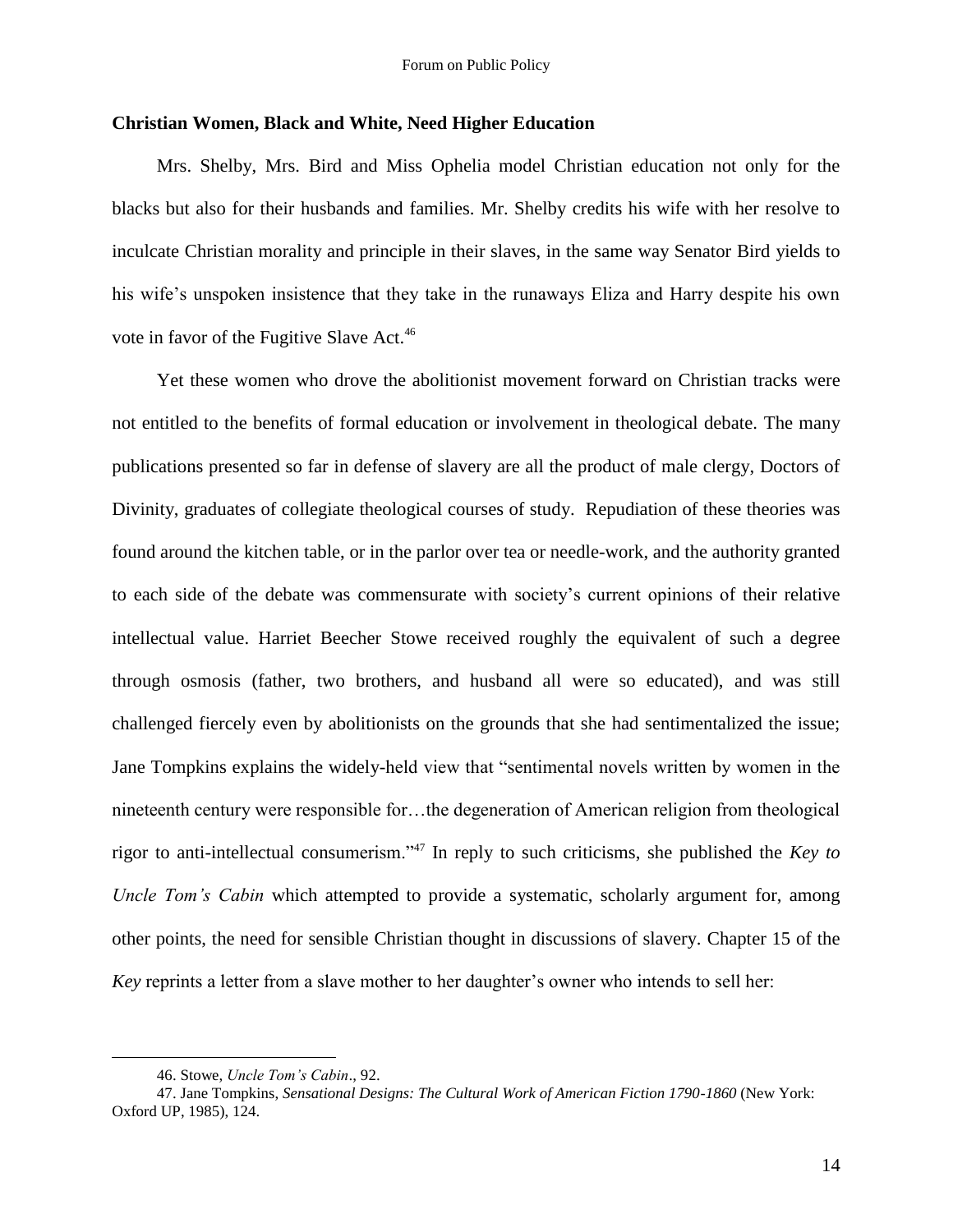You are an office-bearer in the church, and a man of prayer. As such, and as the absolute owner of my child, I ask candidly whether she has…received at your hands, in faithful religious instruction in the Word of God, a full and fair compensation for all her toil? It is not to me alone that you must answer these questions. You acknowledge the high authority of His laws who preached a deliverance to the captive, and who commands you to give to your servant "that which is just and equal." Oh, I entreat you, withhold not, at this trying hour, from my child that which will cut off her last hope, and which may endanger your own soul! $48$ 

This entreaty fails. The appeal of the uneducated, sentimental Christian mother is overwhelmed by the power of the "professedly religious man," the slave-owner. The educated (and still sentimental) Stowe can only report, after the fact. Later, in *Dred* she will fictionalize a similar incident when Nina Gordon appeals to Jekyl's Christian nature for the sake of a slave mother: "I should think...that you might see with the eye of the Gospel, sometimes! Do you think, Mr. Jekyl, that doing this is doing as I should wish to be done by, if I were in the place of this woman?" to which Jekyl replies, "My dear Miss Gordon, young ladies of fine feeling, at your time of life, are often confused on this subject by a wrong application of the Scripture language," adding later in private to Nina's brother Tom, "Very natural, —fine feelings, but uninstructed."<sup>49</sup> Only the white patriarch can be trusted to interpret Scripture well enough for legal or ethical applications. Nina's lesson is reinforced in a more sympathetic but no less absolute manner by the victim herself, Milly: "You folks have de say all on your side, with your ministers preaching us down out of de Bible; you won't teach us to read." Excusing the heat of this protest, Milly explains: "I... didn't know God, and my heart was like a red-hot coal."  $50$ 

To the young black woman named Annie Haywood who entered St. Augustine's Normal School and Collegiate Institute in Raleigh in 1867, the limitations on Christian education for black women were not yet apparent. Anna Julia Cooper would pursue higher education for

<sup>48.</sup> Stowe, *Key to Uncle Tom's Cabin*, 237.

<sup>49.</sup> Stowe, *Dred*, 201-202.

<sup>50.</sup> Ibid., 217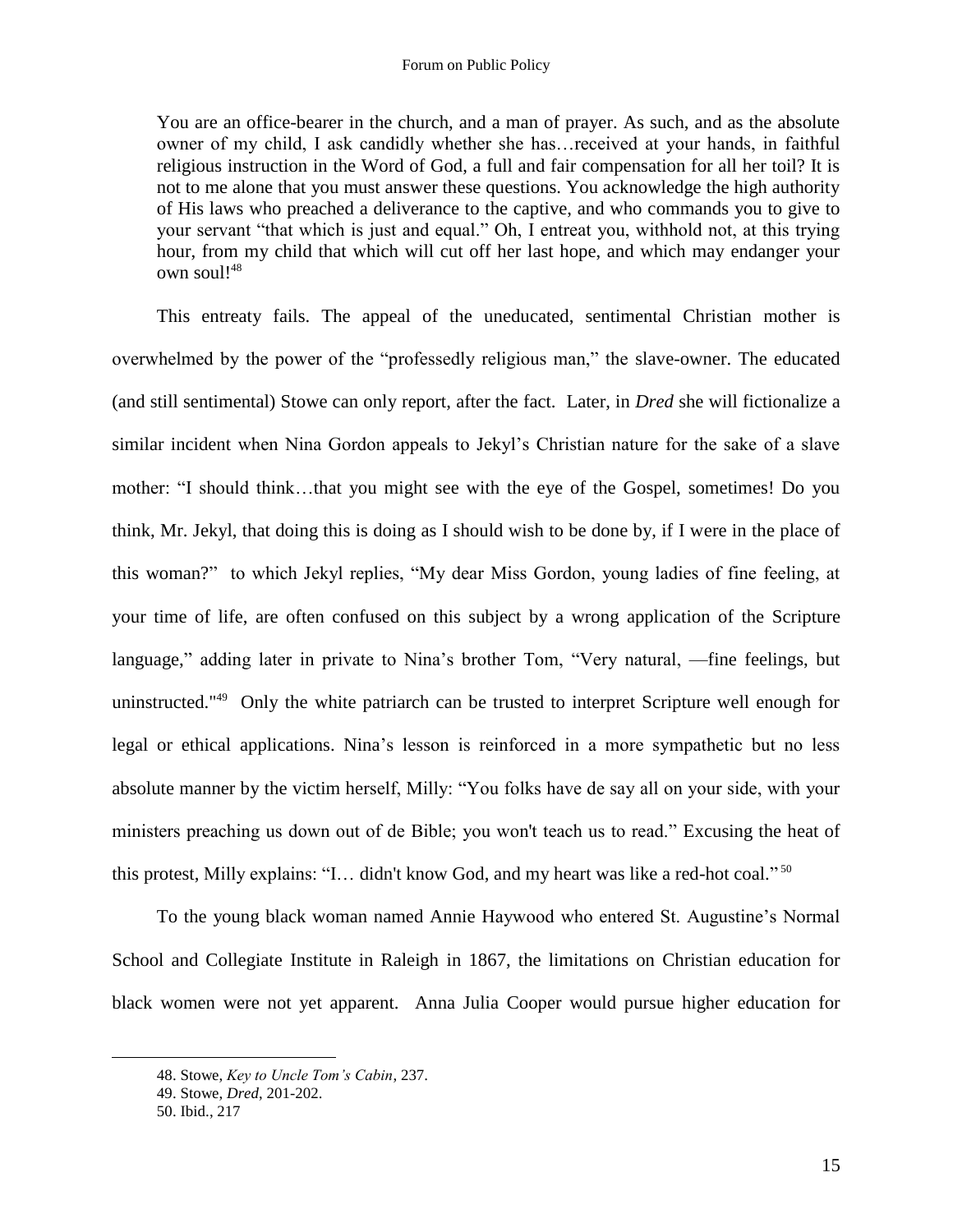herself and for others well into the twentieth century, observing along the way that despite the opportunities created for black women and men as teachers of black children, and for black men as ministers, in her 105 years of life the doors of education never fully opened.

In "The Higher Education of Women" Cooper describes how she was not permitted to study as a seminarian would and was instead enrolled in the "Ladies' Course," with special permission to attend occasional classes in the "Gentlemen's Course," until eventually the administration noted that there were nearly as many women as men in the men's classes; the ladies' curriculum was clearly inferior and on its way to obsolescence. The remainder of the essay develops the idea that educated Christian women can bring "heart" to the world, in sharp contrast to the derision of the weak so often brought by warlike white males; and she inextricably connects "the thinking woman" (that is, the educated woman who has been encouraged to think) with revolution in these areas:

[My] theory of the thinking woman's mission [is] to put in the tender and sympathetic chord in nature's grand symphony…Now I claim it is the prevalence of the Higher Education among women, the making it a common everyday affair for women to reason and think and express their thought, the training and stimulus which enable and encourage women to administer to the world the bread it needs. 51

in September 1902, Cooper addressed the General Conference of the Society of Friends at Asbury Park, New Jersey.<sup>52</sup> This address neatly weaves all of the threads of her inheritance as an educated black woman who originated in slavery – her mother was owned by her father – and has seen forty years of unequal educational opportunities for women and blacks; has seen the struggles of the children she helped educate as they competed with whites for jobs and social status; has lived through the forcible termination of her teaching career because she became a

<sup>51.</sup> Anna Julia Cooper, "The Higher Education of Women" (1890-1891). In *A Voice from the South*, ed. Mary Helen Washington (New York: Oxford UP, 1988), 56-57.

<sup>52.</sup> The speech was published as "The Ethics of the Negro Question," in Lemert and Bahn, 1998.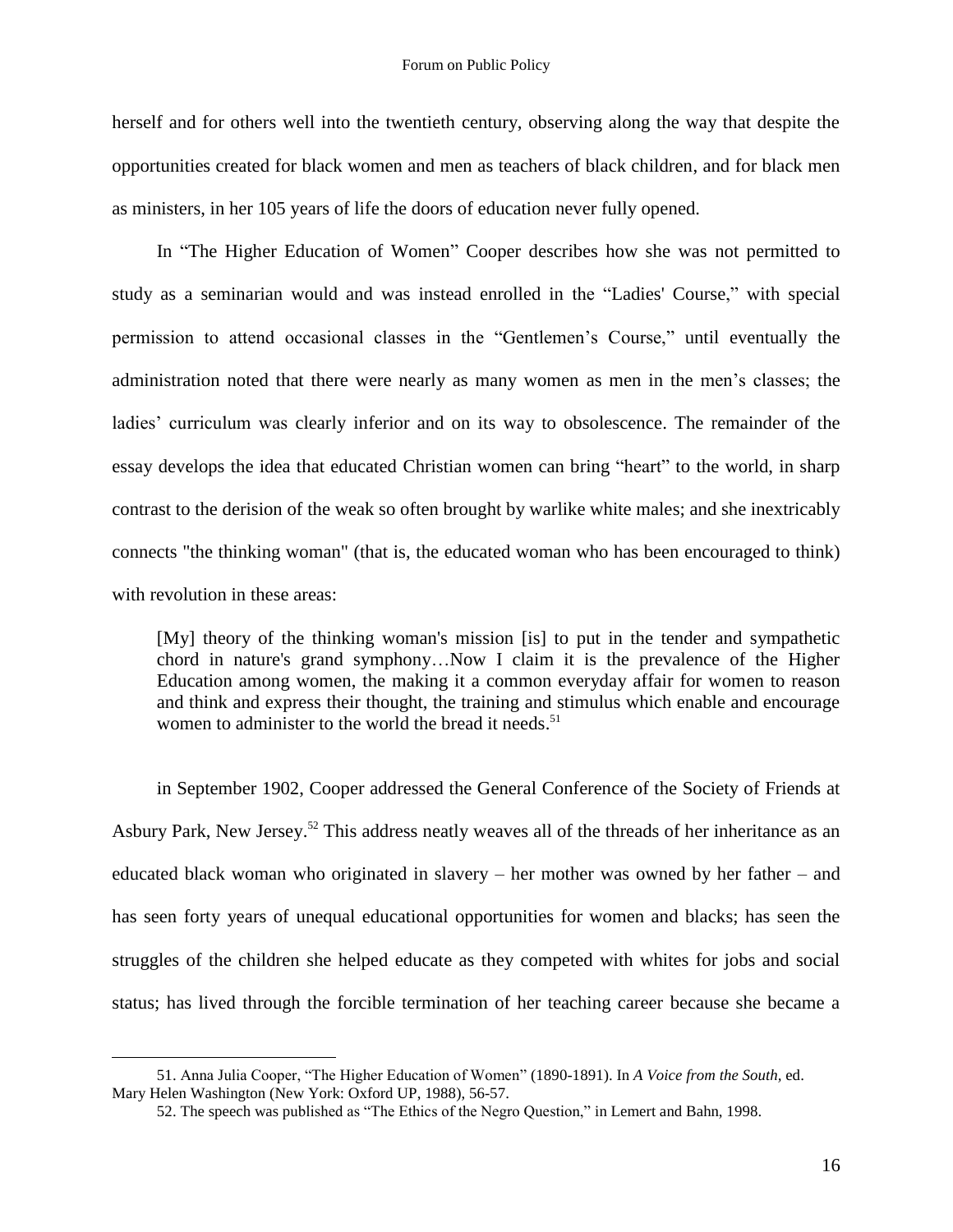married woman, and the subsequent reinstatement upon her widowhood. The "Negro Question," the thesis of her address, is phrased: "How can the Negro be best helped? What can be done by the man who loves his fellowmen and needs…only to be assured of methods? What is the best means of the Negro's uplift and amelioration?"<sup>53</sup> Her answer is similarly direct: "In a word I answer: Christian Education." She of course uses considerably more than that promised word to drive home this pivotal, this ultimate, answer:

The black man is not a saint, neither can he be reduced to an algebraic formula. His thirty or forty checkered years of freedom have not transfigured *en* masse ten million slaves into experienced, thrifty, provident, law abiding members of society. There are some criminal, some shiftless, some provokingly intractable and seemingly uneducable classes and individuals among blacks as there are still unless I am misinformed, also among whites. But our philosophy does not balk at this nor do we lose our belief in the efficacy of Christian teaching and preaching. Turn on the light! Light, more light! There will always be some who do not live up to the light they have. But the Master has left us no alternative. Ye are the light of the world.<sup>54</sup>

The call to education for blacks and women appears in much nineteenth-century women's writing: in fiction, in speeches, in memoirs and slave narratives, the call goes out. In the works of black men like Frederick Douglass and Booker T. Washington we find a similar call for decent training, and the economic and social opportunities which it can bring, for all blacks. But the strongest, most urgent call comes from women like Harriet Beecher Stowe and Anna Julia Cooper who know that it is only through learning that true freedom can be found at the heart of the Christian ethic.

# **References**

<sup>―</sup>Anna Julia Cooper.‖ *Women's Intellectual Contributions to the Study of Mind and Society.* Ed. Linda M. Woolf. Webster University Department of Behavioral and Social Science. 2002. Web.

<sup>53.</sup> Cooper "Ethics of the Negro Question," 211.

<sup>54.</sup> Ibid., 212.